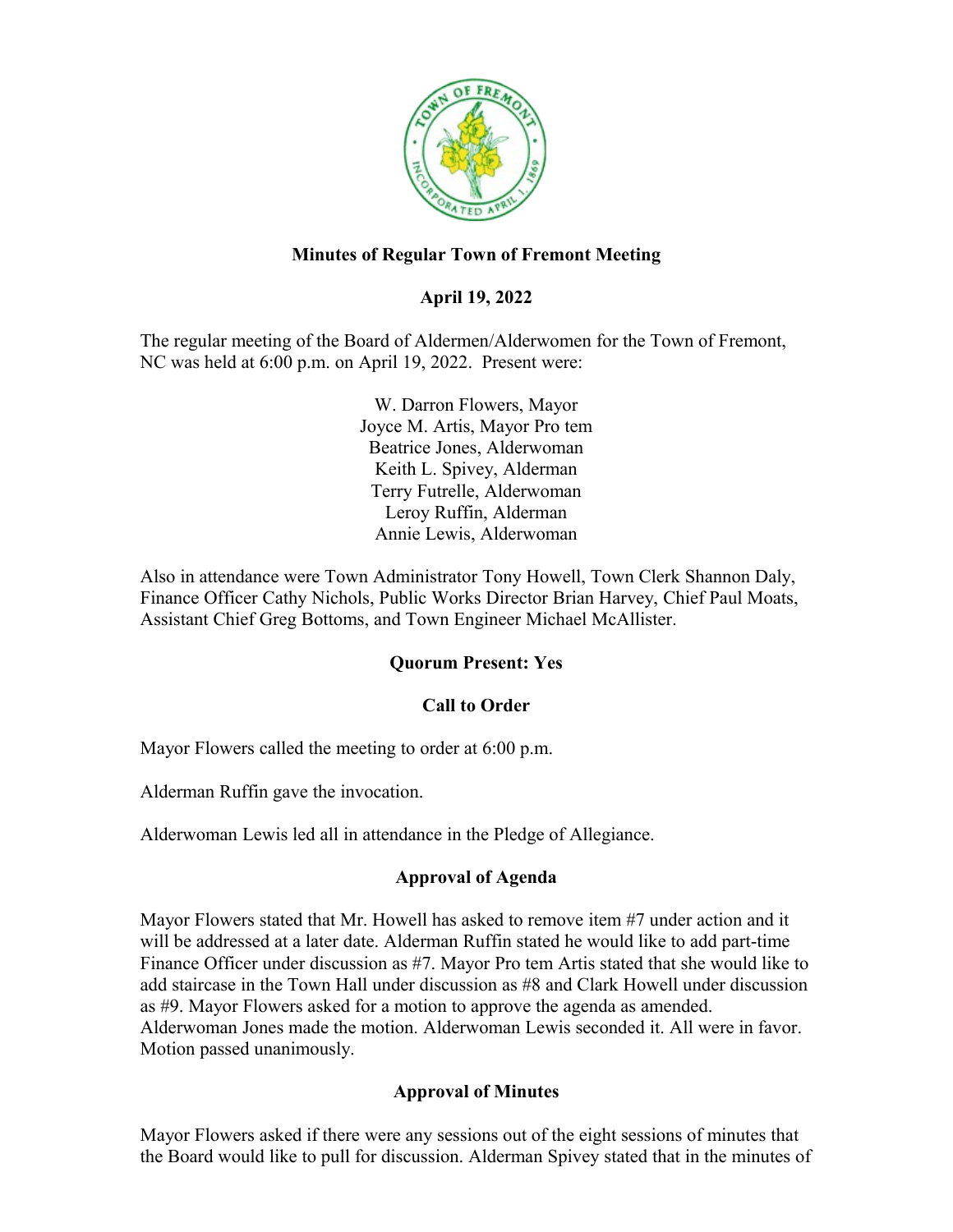January  $24<sup>th</sup>$ , it was stated that a letter was written to the County Commissioners asking if they would consider keeping the library here. He asked if we had received a response from them. Mr. Howell said no sir. Mayor Flowers asked for a motion to approve all eight sessions of minutes, which were January 24, 2022 Special Called Meeting, January 24, 2022 Closed Session Meeting, March 15, 2022 Regular Board Meeting, March 15, 2022 Closed Session Meeting, March 29, 2022 Special Called Meeting, March 29, 2022 Closed Session Meeting, April 5, 2022 Budget Workshop, and April 12, 2022 Budget Workshop. Mayor Pro tem Artis made a motion to approve all minutes. Alderman Spivey seconded it. All were in favor. Motion passed unanimously.

#### .**Public Comment**

Mayor Flowers opened the meeting for public comment.

There were no comments.

Mayor Flowers closed the meeting for public comment.

#### **Public Hearing**

Mayor Flowers opened the meeting for public hearing concerning Zoning Ordinance changes to Chapter 152: Subdivision.

There were no comments.

Mayor Flowers closed the meeting for public hearing

#### **Speaker**

Mayor Flowers stated that Mr. Larry Jones was here to introduce Mr. Todd Morgan, the new principal of C. B. Aycock High School. Mr. Jones said that Mr. Morgan gives his apologies by not being here, but they got their schedules mixed up. He said this week is Spring Break and Mr. Morgan is out of town, but would like to be on the agenda for May. He said that C. B. Aycock is the first school to agree to a project, which would be to assist children with personal hygiene items, as well as, some non-perishables. He said that Norwayne Middle School and Fremont Stars has also agreed to participate in this program. He said the plans are to go to Northeast and Northwest so that the whole Northern Wayne County will be covered. He said Mr. Morgan will discuss this further when he can meet with the Board in May. He said also included in the grant was to improve communication and provide internet accessibility for the community in Fremont. He said there are companies selling ipads for \$11 or for \$20, which is part of the Affordable Connectivity Program that we have within the nation. Mayor Flowers asked was Norwayne Alumni sponsoring it and the school supporting it or is the school sponsoring it and Norwayne Alumni supporting it. Mr. Jones said that Norwayne Alumni is sponsoring it and providing supplies to the school. There was some discussion about the items that would be needed and how much would be needed. Alderwoman Jones stated that the program is part of President Biden's Build Back Better Program where the Administration believes that every household should have access to Broadband. She said that the ipads are wireless and can be used immediately out of the box and the service is good for one year. Mr. Jones said that Alderwoman Jones discovered the program and presented it to Norwayne Alumni.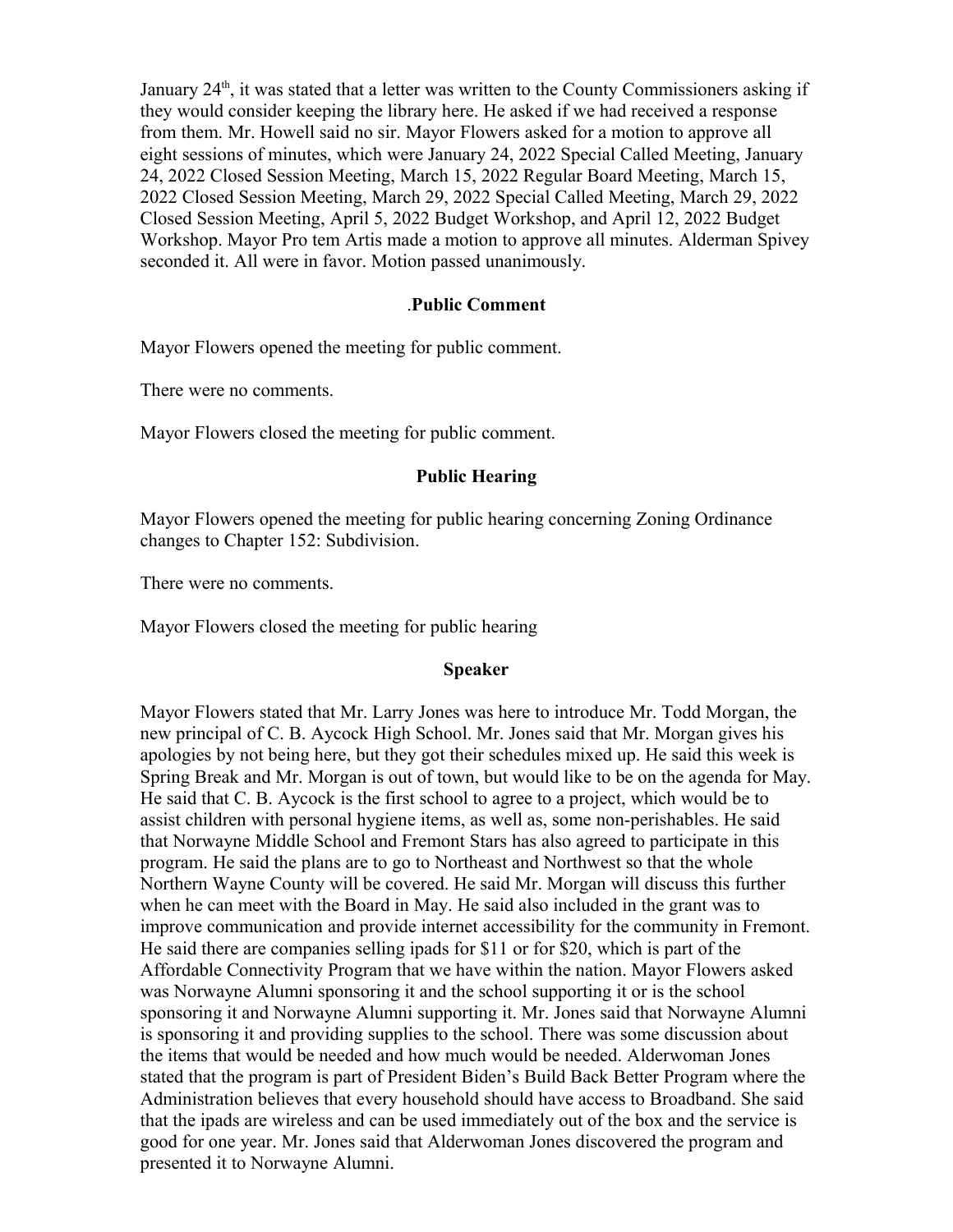#### **Action**

Mayor Flowers asked Mr. McAllister to speak about the preliminary subdivision plans for the subdivision located at 862 NC Hwy 222. Mr. McAllister stated that they have found that there is a cemetery possibly on the property. There was much discussion about the cemetery and the developer stated that he is meeting with the surveyor to determine the exact location of the cemetery, but assured the Board that the cemetery would not be disturbed. Mayor Flowers asked for a motion to approve the preliminary subdivision plans. Mayor Pro tem Artis made the motion. Alderwoman Jones seconded it. All were in favor. Motion passed unanimously.

Mayor Flowers asked Mr. McAllister to speak about the 2022 Spring Application Resolutions required for all LGUs and the 2022 Spring VU Applications Resolutions. Mr. McAllister said there are three resolutions that need to be approved. He said one of them is for wastewater and he is going to apply for money to rehab every manhole that needs it and the rest of the pump stations that need it. He said the other one is for water and he is applying for AMR meters, which will prevent having to manually read meters. He said the third application resolution is applicable for a Global Unit Grant, which we meet the requirements for, due to our financial situation. He said this is new money that came out of ARPA. There was some discussion about the price increases and the problem with getting bids for the projects. Mayor Flowers asked for a motion to approve the resolutions. Alderwoman Jones made a motion to approve the 2022 Spring Application Resolutions required for all LGUs and the 2022 Spring VU Applications Resolutions. Alderman Spivey seconded it. All were in favor. Motion passed unanimously.

Mayor Flowers asked Mr. McAllister to speak about the Zoning Ordinance changes to Chapter 152: Subdivision. Mr. McAllister stated that the only changes he made were mainly correcting language that was outdated and one description for a cul-de-sac that was wrong. He said the other change he made was that he increased the Surety Performance Bond from 1.25 to 1.5 because 1.25 was not enough. Alderman Spivey asked if this needed to be approved by our Town attorney and Mrs. Daly said that she sent it to him and he has approved it. Mayor Pro tem Artis asked who was responsible for installing the sewer lines and Mr. McAllister said that developer is responsible for installing all the utilities and roadways. He said the Town will take over the utilities and roads once it is completed, but there would be a one year warranty on them. There was some discussion about the subdivision and the ETJ. Mayor Flowers asked for a motion to approve the changes to the Zoning Ordinance Chapter 152: Subdivision. Alderman Spivey made the motion. Alderman Ruffin seconded it. All were in favor. Motion passed unanimously.

Mayor Flowers asked Mr. Howell to speak about Budget Amendment BA-2022-5. Mr. Howell explained that the budget amendment would allow us to move the ARPA funds to salaries and the salary funds to do projects. He stated this is the easiest way to use the ARPA funds. Mayor Flowers asked for a motion to approve Budget Amendment BA-2022-5. Alderwoman Lewis made the motion. Alderwoman Futrelle seconded it. All were in favor. Motion passed unanimously.

Mayor Flowers asked Mr. Howell to speak about Budget Amendment BA-2022-6. Mr. Howell explained that the budget amendment was to allow us to buy a lawn mower. Mayor Flowers asked for a motion to approve the Budget Amendment BA-2022-6.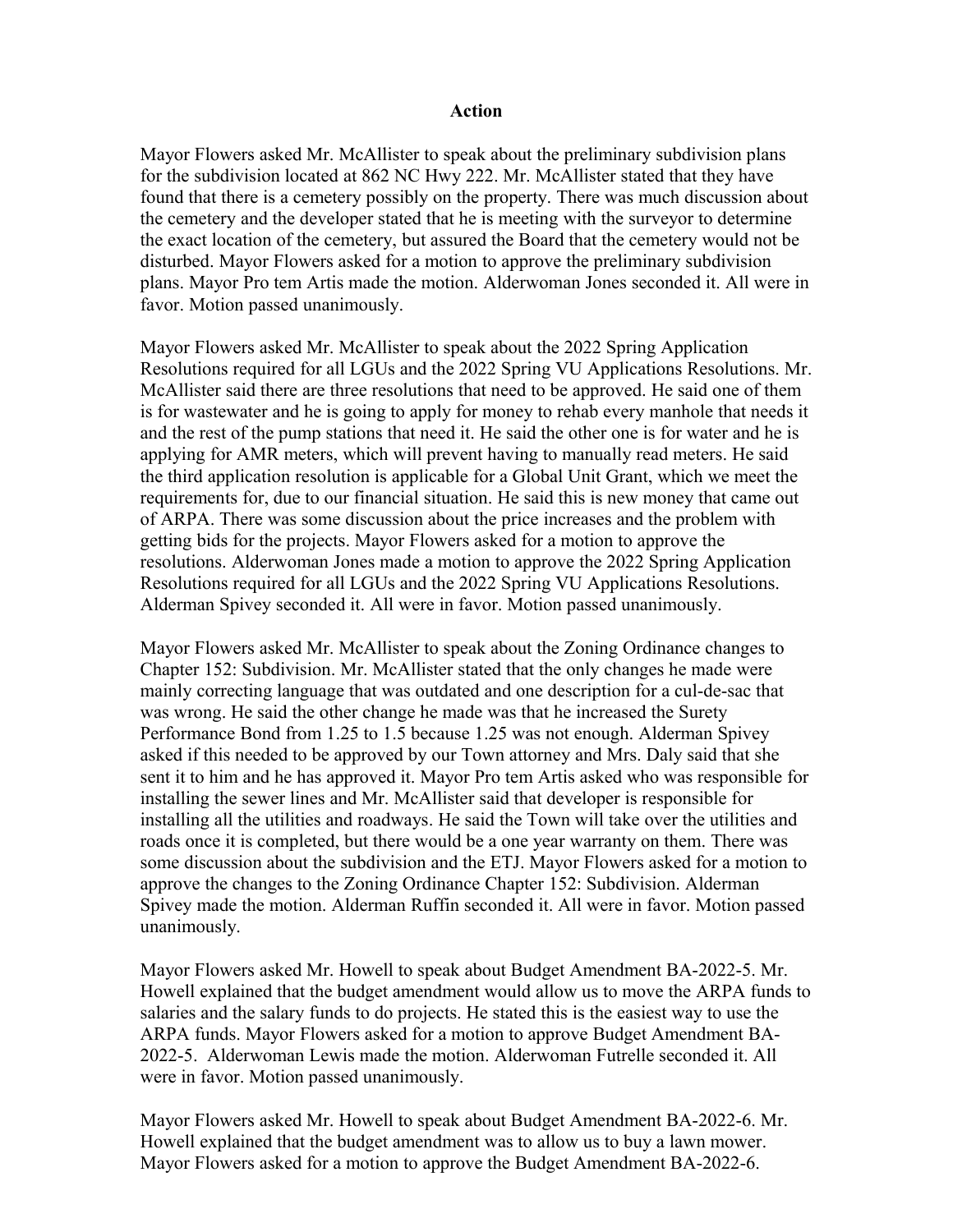Mayor Pro tem Artis made the motion. Alderman Spivey seconded it. All were in favor. Motion passed unanimously.

Mayor Flowers asked Mrs. Daly to speak about the property bids. Mrs. Daly stated that there is a bid for \$3,000 for 202 E. Wayne Street and the tax value is \$5,930; and there is a bid for \$1,500 for 405 S. Sycamore Street and the tax value is \$3,610. There was some discussion. Mayor Flowers asked if there is a motion to approve the bids. Alderman Spivey made a motion to accept the bids. Alderwoman Lewis seconded it. Three approved: Alderman Spivey, Alderwoman Lewis and Alderwoman Futrells. Three opposed: Alderwoman Jones, Mayor Pro tem Artis, and Alderman Ruffin. Mayor Flowers broke the tie vote and accepted the bids. Motion passed.

Alderwoman Jones made a motion that the Police Department be permitted to advertise and hire a part time officer at the pay rate of \$23.50 per hour. Alderwoman Futrelle seconded it. All were in favor. Motion passed unanimously.

Alderman Ruffin made a motion to decrease the check amount that requires Board signature from \$3,000 to \$2,000. Alderwoman Lewis seconded it. All were in favor. Motion passed unanimously.

#### **Reports**

Mayor Flowers asked Mrs. Daly to go over the Financial Reports. Mrs. Daly asked the Board if they had any questions about the top section of the February Billed and March Collected and Expenses Financial Report. There was none. She stated that we have received \$87,412.19 more than what our expenses were for the month of March. She stated that on the middle section of the report, she added the amount of cut-offs for the month of March and that was 10. She said as of today, 8 have been turned back on and 2 are still cut off. She said that everything is looking good and we have \$1,893.79 coming in from vouchers. She asked if there are any questions. Mayor Flowers asked what happens to those people whose utilities are cut off and Mrs. Daly said they have to move and if they don't, the police will go instruct them that they cannot stay in the house without utilities. She said on the last section the total expenses was \$291,490.91 and the total revenue was \$360,506.23, which leaves us a profit of \$69,015.32. She said that is really good and it's good to see all of the numbers in the positive. Alderman Ruffin asked if the cut-offs were in the figures and Mrs. Daly said that the two that were still cut off are not in the figures.

Mrs. Daly stated that the Monthly Cash Collections Summary is a report that shows where she got all the numbers for the revenues from.

Mrs. Daly stated that the next report is something that Mr. Overton, the accountant, was talking with her about and she asked for a copy to put in the agenda packet for the Board to see. She said this report is the water/sewer fund report. She said after 9 months, we should have spent 75% of the budget, but we have only spent 53%, which is really good because this is the fund that we always lose in. She said as far as the revenue, we should have at least collected 67%, but we have collected 73%, which is more than what we had budgeted to collect. She said we have spent less than our budget and have collected more than we budgeted so it's like a "double whammy." She said we are doing very, very good. She said the net revenue minus the expenditures is \$279,189.68. She said we are very excited about these numbers and wanted the Board to see that we are in the positive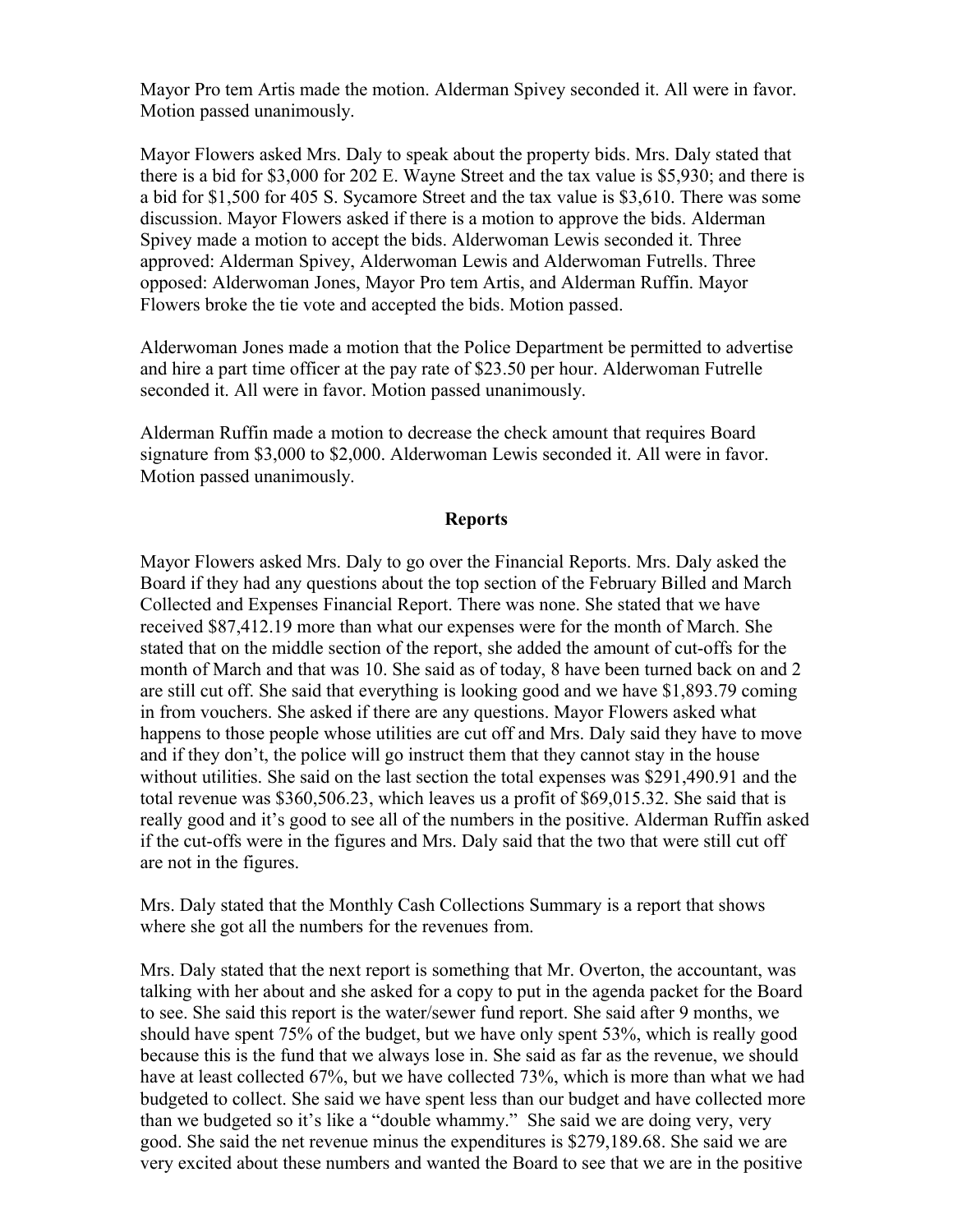#### in the water/sewer fund.

Mayor Flowers asked Mrs. Nichols to give her financial report. Mrs. Nichols stated that there is an income statement that shows the income and profits for all the departments. She said she does not have a cash trending report this time, but she will email it to everybody. Mayor Pro tem Artis asked if the rental income was for the property on Main Street and Mr. Howell said yes it is. Alderwoman Jones asked about the cemetery revenues and if we have sold a lot more plots lately, because we budgeted for \$2,000 but we show that we have received \$6,050. Mrs. Daly said that we have sold more plots this year. Alderman Ruffin said that we are going to run out of cemetery plots. Mayor Flowers asked what kind of court fees do we get that is showing \$13. Mrs. Daly said that goes to the Police Department from Wayne County Court. Alderman Ruffin asked about the Powell Bill. Mayor Flowers said we budgeted for \$39,900, but we are up to \$46,352.

Mayor Flowers asked Mr. Harvey to give the Public Works report. Mr. Harvey said this is his first official Town meeting and thanked the Board for allowing him to be there and he appreciated the responsibility and trust that the Board has placed in him. He stated his first weekend was the Daffodil Festival and he wore more trash than he made and his kids and wife had a wonderful time and that's just a testament to their planning. He said the budget process has been fun so far and he has participated in one workshop, and he got a lawn mower out of it. He said he has been doing a lot of sweat equity with the staff, working with them, figuring out what they do and finding out what their strengths and weaknesses are, so not a lot of organization been done on his part. It's been a lot of operating a shovel, fixing sewer leaks, etc. He said they did fix three water leaks, 102 Mill Street, W. North Street, and Memorial Church Road. He said the one on W. North Street was horrible and water was coming out everywhere. He said there was a sewer leak on Ward Street that we first thought was the customer's responsibility, but it turned out being the Town's, so we fixed it. He said they have been preparing for the new builds and they have been setting temporary service poles in the construction areas. He said Durand is pro-active and he appreciates that about him. He said the last water leak that they know about it the one on Main Street and it only leaks when the water is turned on, but since we don't use it, we are not interested in making a bigger problem than we have to right now. He said that's about all they have accomplished, but they have identified quite a few things that need to be accomplished. He said they have bought sump pumps to change out some at the lift stations and he is getting a quote for the sewer meter that counts the wastewater going to Goldsboro, which has not worked since July of last year. He said we have been relying on Goldsboro to tell us how much wastewater we are sending to them. He said we that he felt that we had that money already in the budget that can be used. He asked the Board if they had any questions. Alderman Spivey asked if the grapple truck got fixed and Mr. Harvey said that it did get fixed, but it is currently back in the shop getting another leak fixed. Alderman Ruffin asked how much the sewer meter is going to cost and if we can do it and Mr. Harvey said that it would be less than \$12,000 and we cannot do it. There was some discussion about the water leak on Ward Street. Mr. Harvey stated that there has been some discussion about putting street lights on Hwy 222 from I-795 to Memorial Church Road. He said that he was told that the plan was to wait until the school is built and the lights from the school will illuminate the area that we are wanting to illuminate, but he wanted to know what the Board would like him to do. There was some discussion and it was stated that they are going to break ground in June. Alderman Ruffin stated that he would like to have street lights installed in between the lights that are already there to make sure that the school will be well lit. Mr. Harvey is to get pricing for the lights and it will be brought back to the Board for action at the next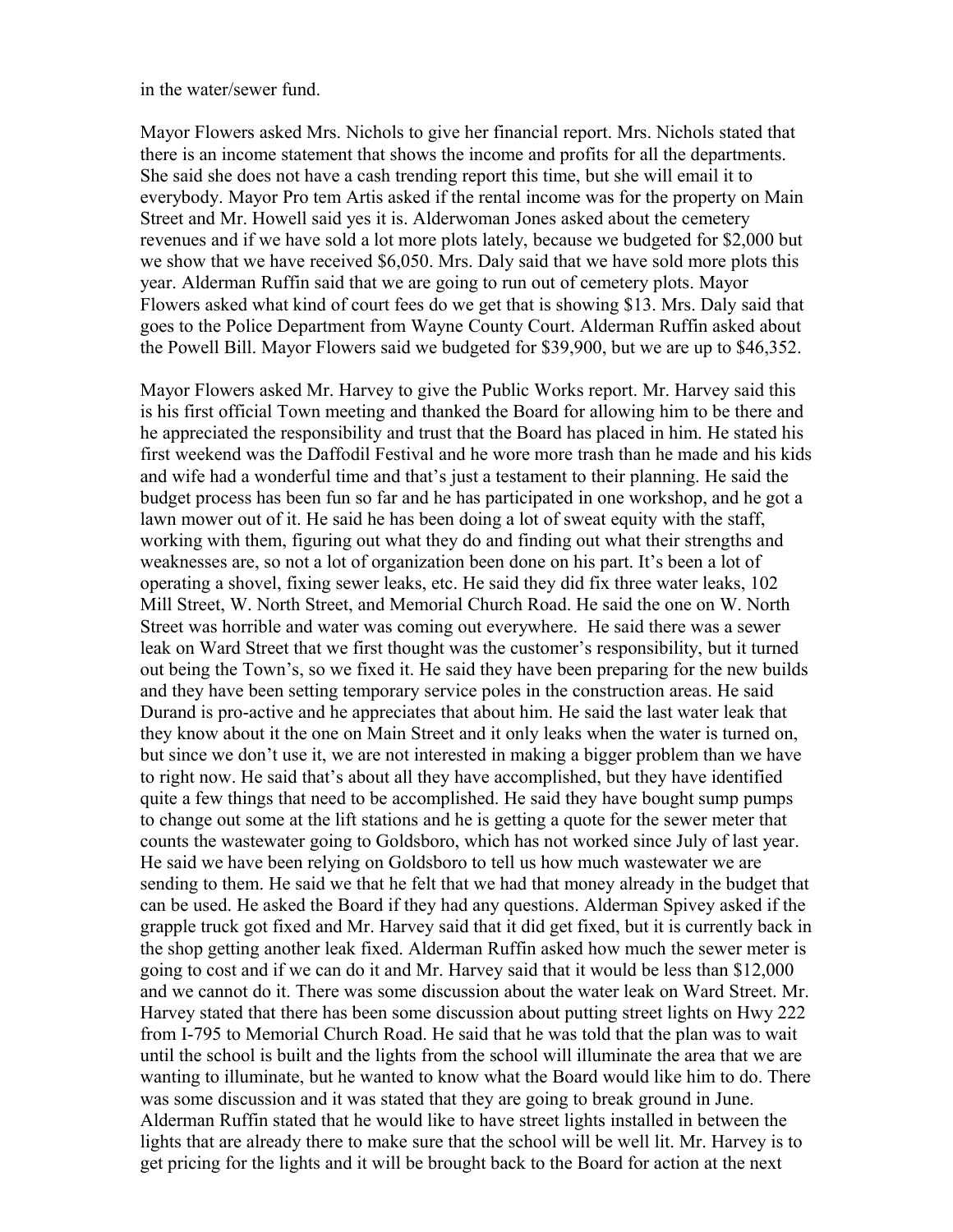Board meeting. Mr. Harvey stated that the ditches should be cleaned out in the winter, but they did not get cleaned out this past winter and he doesn't know when the last time they were cleaned. He said he is starting a ditch cleanup plan and they are going to start cleaning the ditches at the end of South Goldsboro Street and work their way up. He said the Town is responsible for keeping the storm water drain ditches clean, but not all ditches are storm water drain ditches. He said most are property drainage ditches which are the responsibility of the property owners. He said the plan is to clean ditches on Fridays and they have already cleaned the ditch behind the Holy Temple Church.

Mayor Flowers asked Chief Moats to give the Police Report. Chief Moats stated that the Daffodil Festival went well and there were approximately 14,000 attendees and there was only 1 incident, involving a lost child, which they were able to reunite him with his family. He said Mrs. Jessica Batts, the female officer, has completed her training and is now working on her own and transitioning well into her position. He stated that the Town has more coverage, but still needs a part-time officer. He stated that during the budget meeting, he proposed an increase in the hourly rate for part time officers to be competitive with other agencies who are offering a little bit more than what he has proposed. He said currently the hourly pay is \$14.85 and this pay is too low to get anyone interested in working with the Town of Fremont. He said he is proposing to increase the pay to \$23.50 per hour, which is midway from what other agencies are offering and where we are at presently. He said he would like to start advertising, but with the understanding that we can increase this hourly rate. He said normally the hiring process takes about 30 to 60 days, which is a quick turn-around for getting the requirements for the Training and Standards completed through the application process. He said they can quick track the application process, for instance, if Mr. Miller would like to come back, because he was a former employee, or if there is a certified officer already working and just wants to work some extra on the weekends. He said the application process would be much quicker in these situations, instead of someone coming right out of BLET. He said he does have some money left in his budget this year to hire someone. He said there is 10 weeks left in this budget year and if he hired someone right now, it would cost \$4,700 if the hourly rate was \$23.50. He said it would take at least 4 weeks to hire someone, so the cost would be less than the \$4,700. He is asking for the Board to approve the \$23.50 hourly rate so that he can begin to advertise. There was some discussion. Mayor Flowers stated that since this is under reports and not action, he said we would defer it to the next Board meeting to give everyone an opportunity to review it, unless the Board wants to do it tonight. Alderwoman Jones said that since advertising takes a while, she would be in favor of making a motion to move with that process now. Alderman Spivey said after the last meeting, he researched and found that Fremont is not the only small town having this problem with hiring officers, because they are in short supply. Mayor Flowers stated that his concern is that if you double that amount in salary, it's almost equal to a full time position of what we are paying some of our higher level employees. He said we are still debating on whether or not we are going to give a raise to all of our employees and we need to be fair to them. Alderwoman Jones said that she hears what the Mayor is saying, but she doesn't think he is comparing apples to apples, when you are comparing a policeman versus another type of employee. Mayor Flowers said with the training that is required for electricians and plumbers, they are high on the level of salaries if they are certified. Chief Moats stated that with part time employees, they are not getting all the benefits, so we have to make it somewhat appealing to them and \$14.85 per hour is not appealing. He said our officers are getting paid a little less than the average and he is trying to compensate that with the cost of living raise for the next fiscal year, which they have missed for the last three years. He said that will bring their salary up, plus they are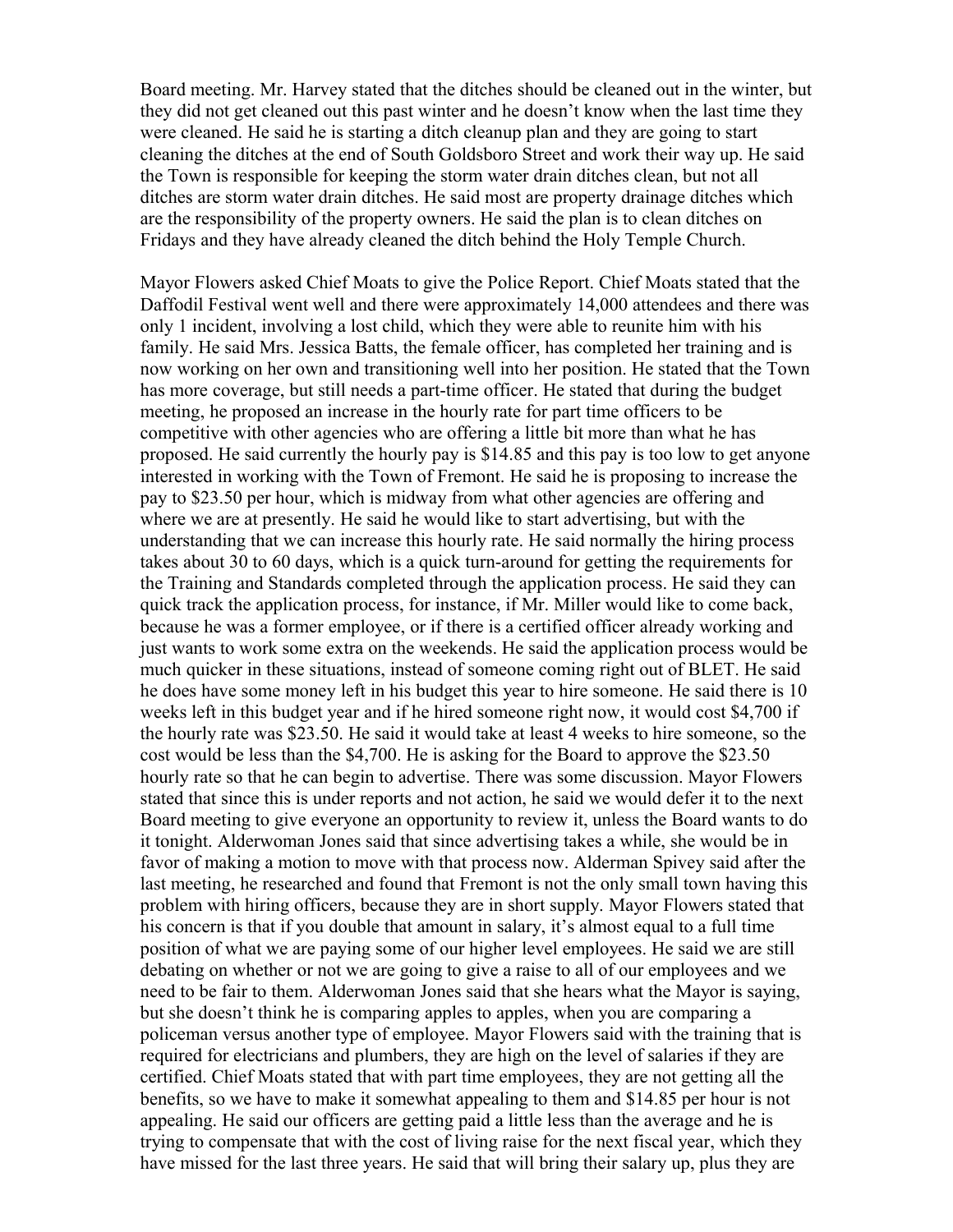getting all the benefits. Mayor Flowers said he would like to have time to look and see how this increase will impact everybody, before making a decision. Mayor Pro tem Artis stated that basically we will be replacing two part time officers and not creating new positions, but would be increasing the pay by roughly \$8.00 an hour. (See Action Section)

Chief Moats stated that Marty Jones was charged with embezzlement or theft of some money that belonged to the Town of Fremont and that case has since been disposed of as of November 17, 2021. He said she plead guilty and there is restitution and fees totaling \$6,528.27. He said the restitution that she is required to pay to the Town is \$6,152.77 within 24 months, which will be between now and November 17, 2023. Mayor Flowers asked if this will be paid through the judicial system and Chief Moats said that she will go through the probation services and the restitution will be paid through the probation services and that money will be allocated back to the Town. Alderwoman Futrelle said she read that she had probation and asked if that was correct and Chief Moats said that was correct and the quicker she pays the restitution the quicker she comes off the intensive probation and will be on unsupervised probation.

#### **Discussion**

Mayor Flowers asked Mr. Howell to speak about the check amount that needs Board signature. Mr. Howell stated that at a previous Board meeting, there was some discussion about lowering the check amount that requires Board signature from \$3,000 to \$2,000. He said that the Board did not act and approve it and wanted to know if they wished to change it. There was some discussion. (See Action Section)

Mayor Flowers asked Mrs. Daly to speak about Ormond's. Mrs. Daly said that she got in touch with Eddie Ormond and he said that he is not going to put a store front for his gas business in that building, because it is too big, but he may build off to the side of it. She said he told her to tell the Board that he welcomes any suggestions that they may have for the use of the building. She said he told her that an internet café' wanted to lease the building, but he would not lease it to them for that type of business.

Mayor Flowers asked Mayor Pro tem Artis to speak about GFL. Mayor Pro tem Artis said that she has gotten several complaints about GFL. She said they leave trash behind and they don't completely empty the containers. She said one lady gets on her golf cart, with her broom and dust pan, every Monday and goes around houses nearby to clean up. She said there is a man that lives behind her that is very upset and wants to know what is going to be done about this situation. She said she has contacted Mr. Howell because every single Monday there is a problem and she wanted to bring this situation before the Board. Chief Moats said that we have the same issue in the alley behind the office. He said that there have been several Monday mornings when he has come in after GFL has emptied the trash bins and there is trash strewn through the alley and you can follow the truck wherever it goes, due to the trash left behind. Alderwoman Lewis said that sometimes there are different people working and some of them will take the bags out of the bins instead of emptying the entire trash bin, which leaves trash in the bin. Mr. Howell said that the route supervisor has agreed to come in and talk to us and wanted to know if the Board wants to speak with him or if the committee would like to meet with him. Mayor Pro tem Artis said that they are talking about going up on their rates. Mr. Howell said that they are going up 4.2%. Mayor Flowers told Mr. Howell to talk to the supervisor first and if he is not satisfied, then refer him to the Board.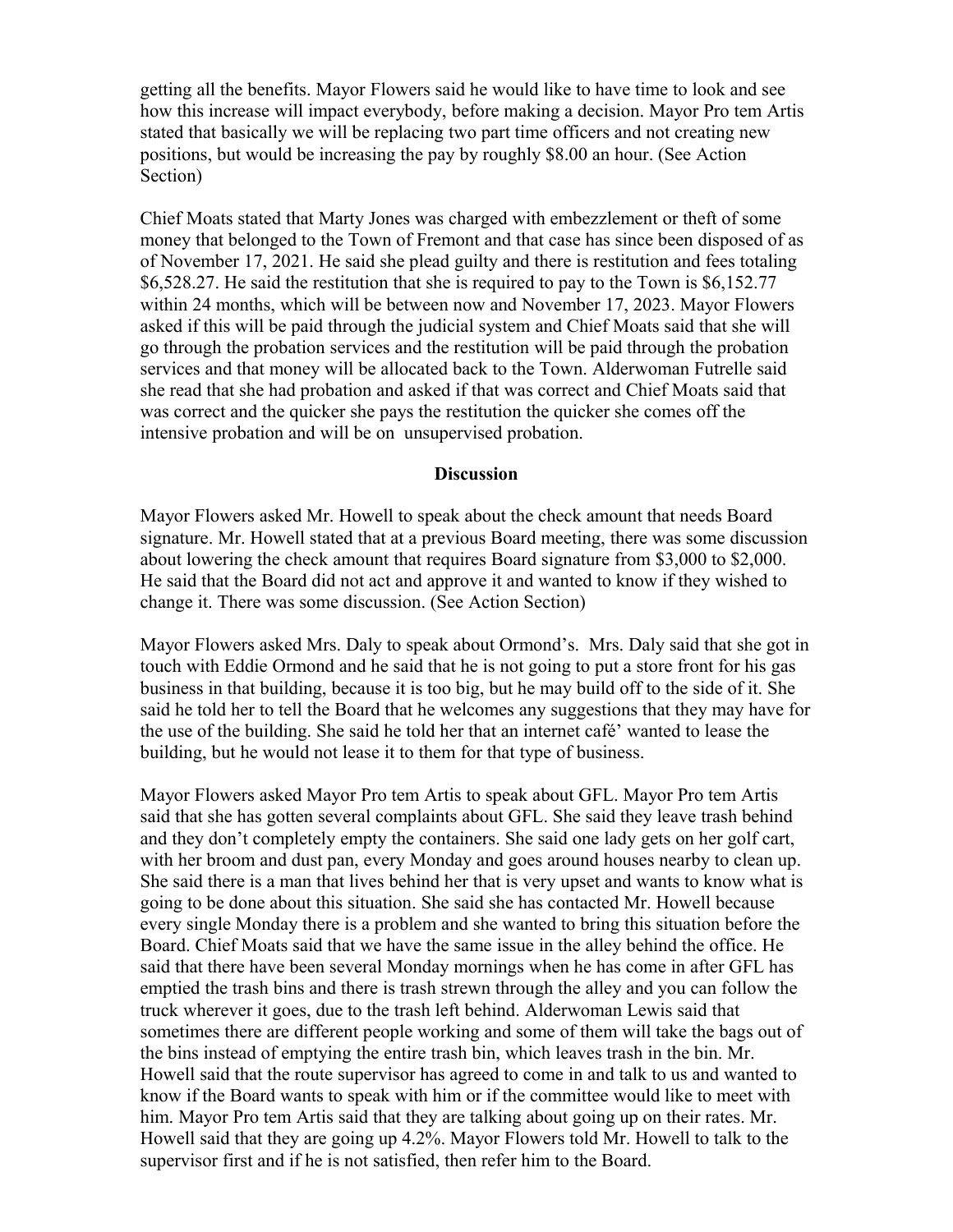Mayor Flowers asked Mayor Pro tem Artis to speak about the State of the Town Address. Mayor Pro tem Artis said that a few months ago Mr. Ruffin brought up this subject and she wanted to revisit it. She said that basically this will allow us to be more transparent. She said that she believes that having a State of the Town Address will bring out more people and we need to do it in light of other things that have come to our attention and we can dispel a lot of rumors that have been going around Town. She said she wanted to bring it to the Board to see how they felt about having a State of the Town Address and would like to do it as soon as possible, especially now that we are doing so well with our finances. She said she would like the citizens to know that we are really taking care of the Town's money. Mayor Flowers said he would be careful about talking about our finances, because the reason we are doing well is due to the fact that we have had one of the driest years that we have ever had. He said we can talk about how good this year is and next year if we have a lot of rain, we will have mud in our face. Mayor Pro tem Artis said that she begs to differ with Mayor Flowers, because there have been other things going on that made a negative impact on our finances and she does not feel that we will find ourselves in that same position. Mayor Flowers said that he was just talking about that one thing. Alderwoman Jones stated to the Mayor that it would be his address and she often hears him talk about the good things that are happening to Fremont, such as, the new houses that are being built and the new school that is being built. Mayor Flowers said he agrees with the concept, but the negative side is that we don't have any representation. He said we can do a State of the Town Address and it would be very positive, because there are a lot of good things going on, such as, having a schedule to clean the ditches. He said half of the Town would be excited to know that, but when can we have a State of the Town Address where it can be done effectively? He said what is the audience going to be? There was discussion about how to advertise to make the citizens aware of it. Mayor Flowers stated that he thought June to July would be a good time, because we are closing out one year and opening up another year. Alderman Ruffin said that the citizens have a better outlook towards Fremont, because certain things are happening. He said we are finally paving and fixing streets and fixing leaks. He said we went a couple of years and did not fix any of these things. He said all the citizens know what's going on in Fremont, if you are doing anything they know it, if you're not doing anything they know it. He said if we advertise, he believes we will get attendance. Alderwoman Lewis stated that there are some negative people in Fremont. Mayor Pro tem Artis said that she believes things are going to get better with our new Public Works Director, our new Town Administrator, our new Finance Officer and our Police Officers. She said everybody is doing a good job. She said it takes a team effort and we just want to get that word out there. Mayor Flowers suggested that we discuss this at the next Budget Workshop.

Mayor Flowers asked Alderman Ruffin to speak about the golf carts for the Daffodil Festival. Alderman Ruffin stated that he would like to see us have golf carts so that we can pick people up and bring them from their cars to the Festival. Everybody liked and agreed with this suggestion. Mayor Flowers stated that this suggestion can be turned over to the Daffodil Committee.

Mayor Flowers asked Alderman Ruffin to speak about the part time Finance Officer. Alderman Ruffin stated that he would like to have a part time Finance Officer to help Mrs. Nichols. Mayor Flowers asked if we could defer this to the Budget Workshop and the Board agreed.